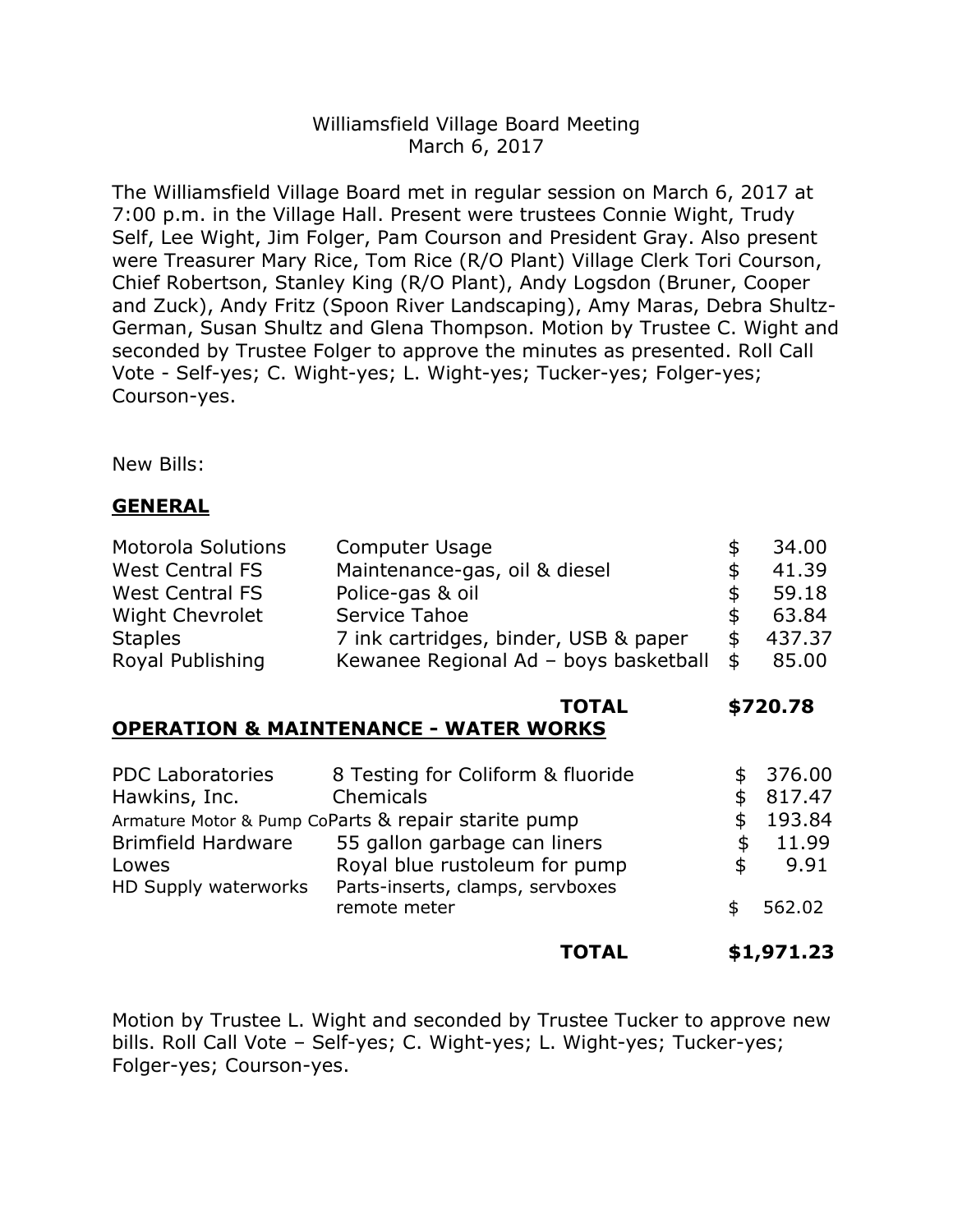President Gray reviewed financial statements for the month. All were in order. Motion by Trustee Self and seconded by Trustee C. Wight to approve financial statement. Roll Call Vote- Folger-yes; L. Wight-yes Tucker-yes; C. Wight-yes; Courson-yes; Self-yes.

Public Comment: Amy Maras, Debra German and Susan Shultz voiced their concerns with the unsightly property at 105 N Elm St. The house adjacent at 115 N Elm St. is currently for sale and there have been possible buyers touring the home and felt like the property next door was an eye sore and a concern for environmental issues from the burn pile. Chief Robertson has been talking to the homeowners and advised them that the yard needed to be cleaned up, explained the burning ordinance, told the owners something had to be done with the unregistered vehicle on the property and advised them not to park on the sidewalk and in the yard. Chief Robertson assured the Shultz family that he is doing everything he can to get the property cleaned up and he has taken pictures so if the resident doesn't comply, Chief Robertson will issue a citation. Glena Thompson was advised that the tires that are in her yard are a hazard because they collect water and then attract mosquitos. She stated that her tires are filled with dirt and she has flowers growing in them. Chief Robertson is going to follow up on the laws with tires in the yard. Andy Fritz representing Spoon River Landscaping passed out the plans and proposal for the next year for the Doubet Benjamin Park and Veterans Park the last 2 years of quotes for mowing, trimming and maintaining flower beds have been well under budget thanks to the volunteers keeping up with some of the maintenance. Andy proposed this year's quote at \$1,640 for maintain the parks and President Gray stated he is going to have the Village's maintenance department do more mowing and maintaining and he chose not to renew Andy's contract with the Village. Trustee Courson and Trustee Tucker voiced their concerns with the parks not being as nurtured and cared for like Andy and the volunteers have been doing the past few years. Stanley King attended a pipeline safety meeting with Russ Galbreath and Tom Rice.

Correspondence: U of I will be having a webinar on water systems that would be beneficial for Tom and Stanley to attend.

Maintenance Department: They are getting the equipment ready for spring.

Police Department: Chief Robertson has been addressing and warning the residents that have unsightly properties. The Paradise Casino donated \$1,200 to the Williamsfield Police Department. Trustee L. Wight asked how we can make sure that the money is used for police since goes in general fund and President Gray confirmed the money can be flagged for the police.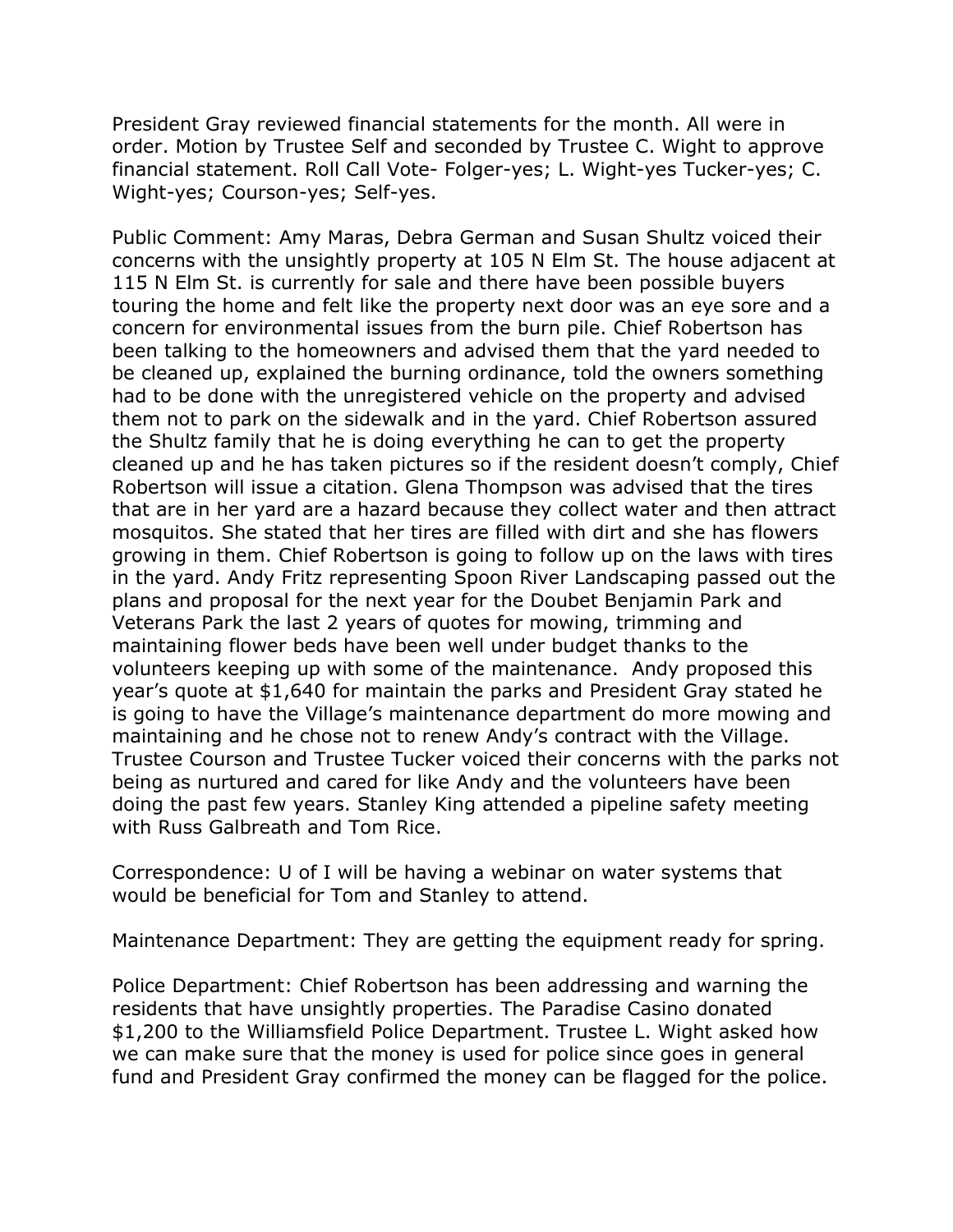The following calls for service were handled by the police department for the month of February:

| Unfounded                       |
|---------------------------------|
| Warned and advised              |
| Report on file                  |
| Unable to locate                |
| Owner picked up                 |
| All served notice to abatements |
| Handled for county/ no contact  |
|                                 |

### **Citations issued in February:**

| <b>Violations</b>           | <b>Citations</b> | Warnings |
|-----------------------------|------------------|----------|
| Seatbelt                    |                  |          |
| Speeding                    |                  |          |
| Disobeyed Stop Sign         |                  |          |
| <b>Ordinance Violations</b> |                  |          |
| Other                       |                  |          |

Park Report: Trustee Courson asked the board if Spoon River Landscaping's maintenance work has been unsatisfactory to steer the board to not have the board renew the maintenance contract with him for the parks. The board has never heard a complaint and Trustee Tucker pointed out that they are always well under budget. Trustee Courson made a motion to vote on renewing Spoon River Landscaping contract and President Gray denied it because it was not on the agenda. Trustee Courson stated the ice cream social that is held at the park would like to display artwork from the school to entertain everyone attending. Trustee Tucker stated if sidewalks were installed out to the park that would encourage usage at the park.

Water Report: Tom Rice stated that the crews working on the light poles have been purchasing large quantities of water that will bring a little revenue in. Tom also stated he will need to purchase anti-sealant in the future and it is purchased about once a year.

Street Report: The maintenance department is getting the equipment ready for spring.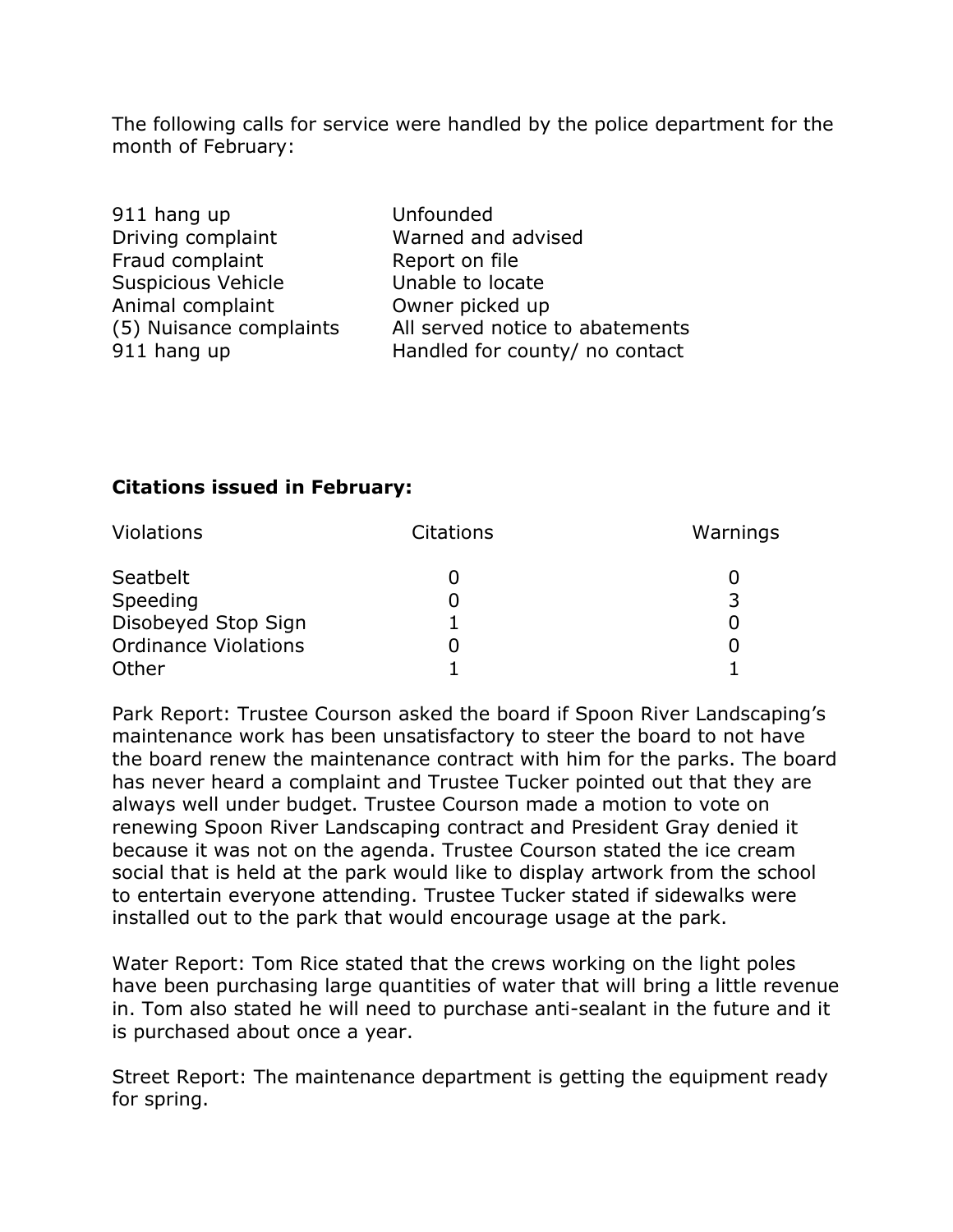Old Business: Andy Logsdon from Bruner, Cooper and Zuck presented the only bid for the chemical change over at the R/O Plant; GA Rich & Sons, Inc bid the job at \$27,663. Andy felt like that was a reasonable bid and sometimes when the company comes in and physically sees the job that needs to be done the bid is sometimes decreased. Tom Rice and Stanley King are going to do some of the work with the changeover so the price would be considerably lower for the Village. Motion to reject the bid of \$27,663 from GA Rich and Sons by Trustee L. Wight and seconded by Trustee Folger. Roll Call Vote- Folger-yes; L. Wight-yes; Tucker-yes: C. Wight-yes; Courson-yes; Self-yes. The widening of highway 180 is in the works. Andy is going to start the process to see what is wrong with the Village's sewer draining issue. USDA offers low rates and grants and EPA funds may be available to help with the costs of repairing the draining system. Andy also informed the board that Motor Fuel Tax can be used to construct a new sidewalk as long as it's along the roadway. Motion to declare 5 properties in the Village unsightly by Trustee Self and seconded by Trustee L. Wight. Roll Call Vote- Folger-yes; L. Wight-yes Tucker-yes; C. Wight-yes; Courson-yes; Self-yes. The residents will be given a letter from Chief Robertson and will need to pick up the property within 10 days, if they do not meet those requirements; the resident will be given a citation. There are currently 4 insurance companies bidding on the Village's insurance. They will look at our current coverage and possibly change the coverage to match what the Village needs and then they will submit their bids to the board. The annual Audit for the Village was completed by Bluncker, Kneer & Assoc Ltd. They advised the following: The Village Board needs to be cognizant and review the monthly Treasurer's reports for any unusual income or expense, the Village needs to continue to consistently remit payments to the Sanitary District, while the Village Board should monitor revenue received from sewer fees and the payments made to the Sanitary District to ensure payments are remitted timely, since the Village is limited on increasing revenue, you must continually strive to control cash and costs and become a more efficient operating governmental unit, the Village should monitor and record lot sales as they occur. These transactions should be recognized as income on the accounting software before being applied to any outstanding debt; a system should be in place that another person or employee would be able to handle clerical and administrative tasks should the Treasurer not be able to perform these duties. The water collection system needs to be updated for the people who pay with online banking, the online bill paying system takes longer for the resident's checks to get to the water department, so the due date should possibly change or the bills will need to be mailed out sooner.

New Business: LUCA consensus project requested the Village to comply with the next consensus and they will be mailing out more information. Trustee